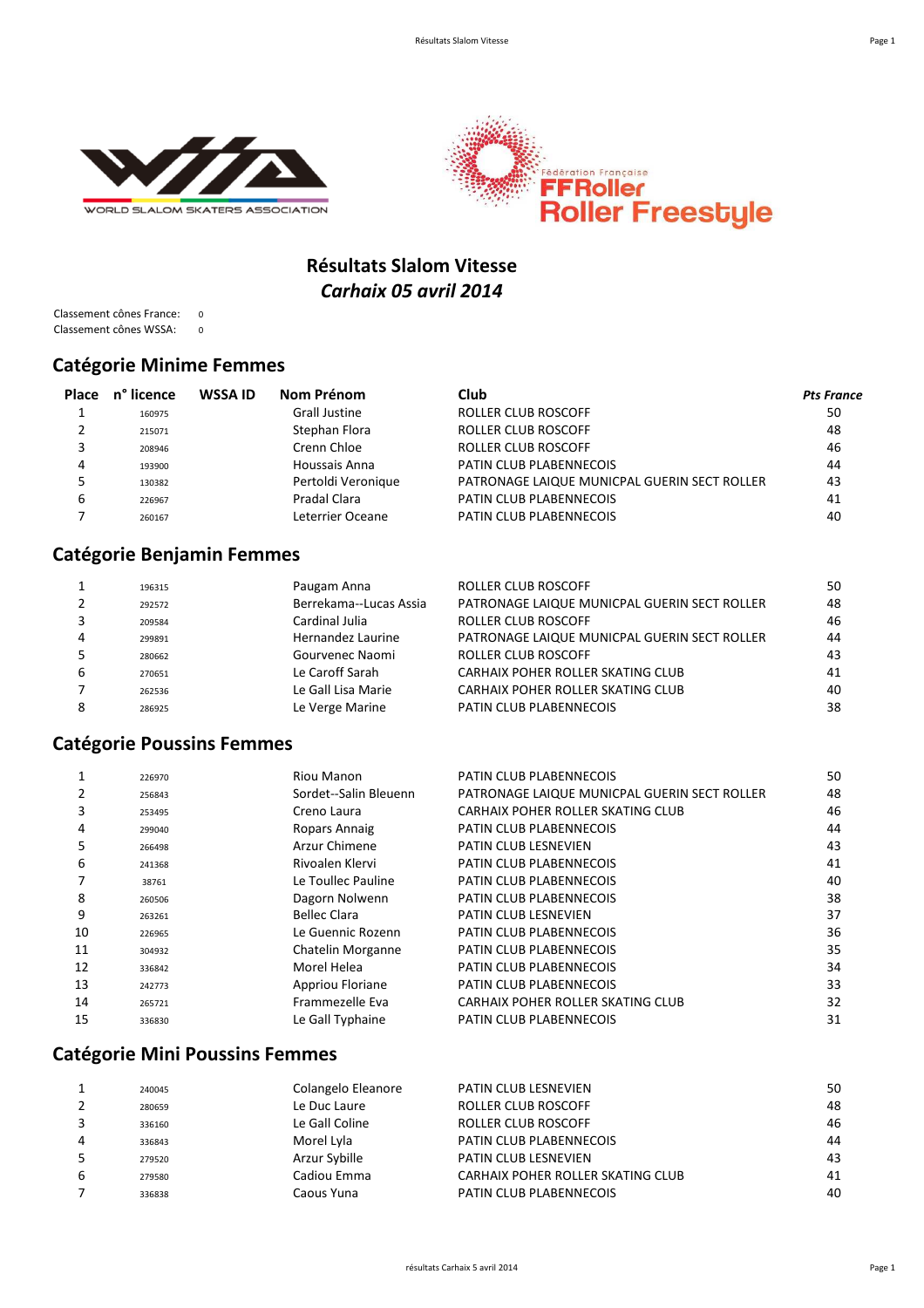## **Catégorie Minime CJS Hommes**

|    | 51205  | Neyraval Yohan       | PATRONAGE LAIQUE MUNICPAL GUERIN SECT ROLLER | 50 |
|----|--------|----------------------|----------------------------------------------|----|
|    | 111658 | Penlann Hugo         | ROLLER CLUB ROSCOFF                          | 48 |
| 3  | 158708 | Cardinal Hugo        | ROLLER CLUB ROSCOFF                          | 46 |
| 4  | 221932 | Levasseur Romaric    | ROLLER CLUB ROSCOFF                          | 44 |
| 5  | 304916 | Riou Nathan          | PATIN CLUB PLABENNECOIS                      | 43 |
| 6  | 296882 | Peron Claude         | PATRONAGE LAIQUE MUNICPAL GUERIN SECT ROLLER | 41 |
|    | 193085 | Joron Matthieu       | CARHAIX POHER ROLLER SKATING CLUB            | 40 |
| 8  | 255933 | Quemener Antoine     | ROLLER CLUB ROSCOFF                          | 38 |
| 9  | 169388 | Paugam Jean Marie    | ROLLER CLUB ROSCOFF                          | 37 |
| 10 | 336834 | Ronvel Nicolas       | PATIN CLUB PLABENNECOIS                      | 36 |
| 11 | 326987 | <b>Bellec Samuel</b> | PATIN CLUB LESNEVIEN                         | 35 |

## **Catégorie Benjamin Hommes**

| 283608 | Cochennec Lucas | CARHAIX POHER ROLLER SKATING CLUB | 50 |
|--------|-----------------|-----------------------------------|----|
| 221892 | Boucher Janis   | PATIN CLUB LESNEVIEN              | 48 |
| 301196 | Cuchard Ewen    | <b>PATIN CLUB LESNEVIEN</b>       | 46 |
| 254610 | Moal Julien     | ROLLER CLUB ROSCOFF               | 44 |
| 323705 | Pecourt Matteo  | CARHAIX POHER ROLLER SKATING CLUB | 43 |

## **Catégorie Poussin Hommes**

|    | 228123 | Roignant Theo                                  | ROLLER CLUB ROSCOFF                          | 50 |
|----|--------|------------------------------------------------|----------------------------------------------|----|
|    | 219186 | Colangelo Pierre-Emmanuel PATIN CLUB LESNEVIEN |                                              | 48 |
|    | 229219 | Prigent Hugo                                   | ROLLER CLUB ROSCOFF                          | 46 |
| 4  | 262582 | Cadiou Quentin                                 | CARHAIX POHER ROLLER SKATING CLUB            | 44 |
|    | 301832 | Raoux Arthur                                   | PATRONAGE LAIQUE MUNICPAL GUERIN SECT ROLLER | 43 |
| 6  | 333351 | Tanguy Killian                                 | ROLLER CLUB ROSCOFF                          | 41 |
|    | 266874 | Riou Gabin                                     | ROLLER CLUB ROSCOFF                          | 40 |
| 8  | 245961 | Cabioch Thomas                                 | ROLLER CLUB ROSCOFF                          | 38 |
| 9  | 309313 | Taddei Ethan                                   | CARHAIX POHER ROLLER SKATING CLUB            | 37 |
| 10 | 304926 | Picot Timothe                                  | PATIN CLUB PLABENNECOIS                      | 36 |

## **Catégorie Mini Poussin Hommes**

|    | 234024 | <b>Grall Maxence</b>    | ROLLER CLUB ROSCOFF                            | 50 |
|----|--------|-------------------------|------------------------------------------------|----|
|    | 266859 | Cornily Tristan         | ROLLER CLUB ROSCOFF                            | 48 |
| 3  | 246642 | Le Guen Yvain           | PATIN CLUB PLABENNECOIS                        | 46 |
| 4  | 262581 | Cadiou Alex             | CARHAIX POHER ROLLER SKATING CLUB              | 44 |
| 5  | 323724 | <b>Manac H Clement</b>  | CARHAIX POHER ROLLER SKATING CLUB              | 43 |
| 6  | 308618 | Riou Romain             | ROLLER CLUB ROSCOFF                            | 41 |
|    | 338208 |                         | De La Rebiere De Pouvade AIROLLER CLUB ROSCOFF | 40 |
| 8  | 289068 | Rivoalen Tugdual        | PATIN CLUB PLABENNECOIS                        | 38 |
| 9  | 304928 | Colas--Pinault Matthieu | PATIN CLUB PLABENNECOIS                        | 37 |
| 10 | 333352 | Tanguy Theo             | ROLLER CLUB ROSCOFF                            | 36 |
| 11 | 336768 | Henrio Matteo           | ROLLER CLUB ROSCOFF                            | 35 |
| 12 | 336833 | <b>Tisleric Mathias</b> | PATIN CLUB PLABENNECOIS                        | 34 |
| 13 | 316984 | Taddei Lorenzo          | CARHAIX POHER ROLLER SKATING CLUB              | 33 |
| 14 | 304923 | Floch Pol               | PATIN CLUB PLABENNECOIS                        | 32 |

# **Catégorie Super Mini Poussin Hommes**

| 336887 | <b>Thepaut Antoine</b> | ROLLER CLUB ROSCOFF     | 50 |
|--------|------------------------|-------------------------|----|
| 329952 | Henrio Ewen            | ROLLER CLUB ROSCOFF     | 48 |
| 308632 | Granozio Elouen        | ROLLER CLUB ROSCOFF     | 46 |
| 336837 | Colas--Pinault Mael    | PATIN CLUB PLABENNECOIS | 44 |
| 304917 | Menes Gaetan           | PATIN CLUB PLABENNECOIS | 43 |
| 336839 | Menes Vincent          | PATIN CLUB PLABENNECOIS | 41 |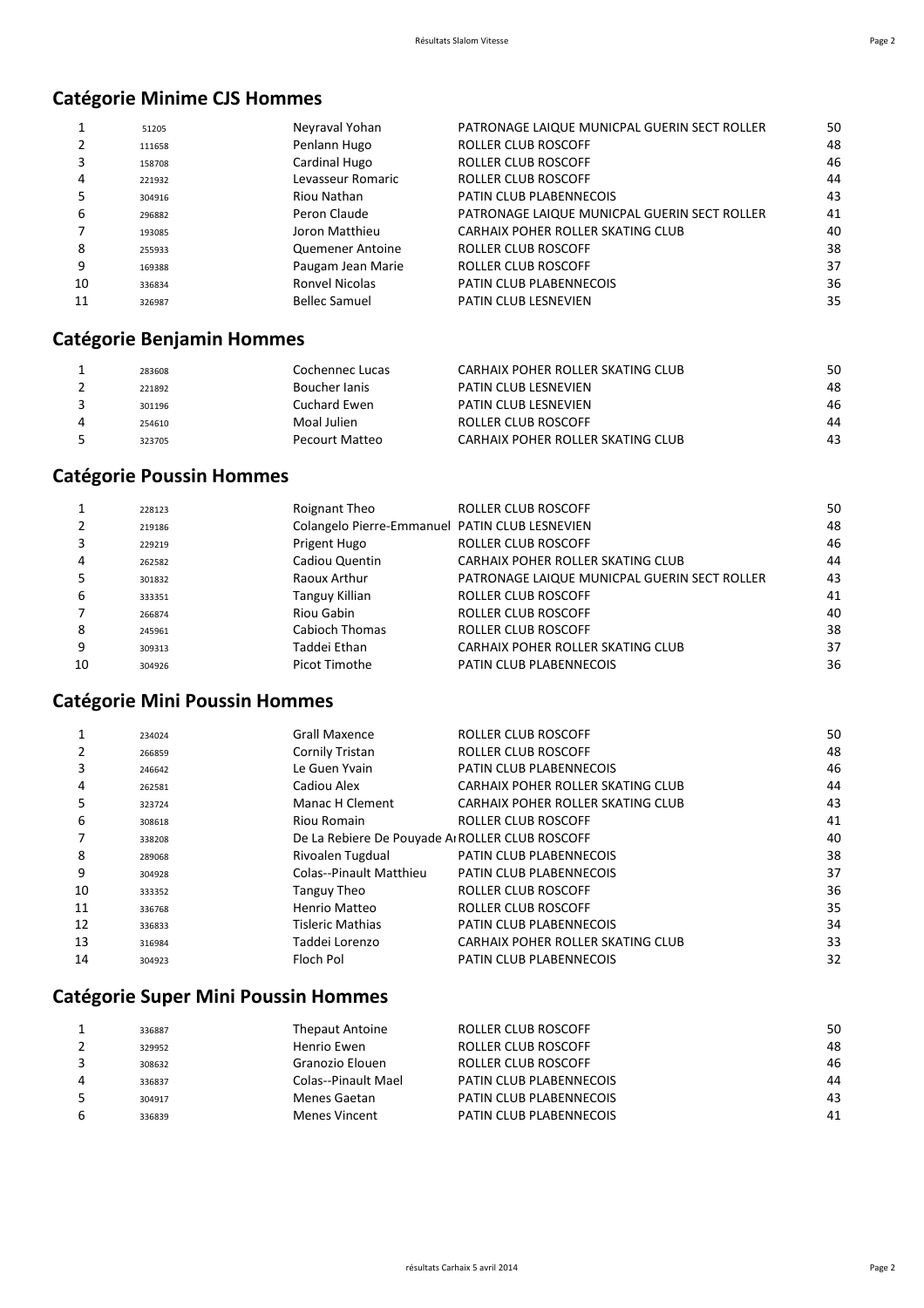

#### **Résultats Skatecross** *Carhaix 05 avril 2014*

Classement cônes France: 0 Classement cônes WSSA: 0

#### **Catégorie CJS Femmes**

| <b>Place</b> | n° licence | WSSA ID | Nom Prénom         | Club                                         | <b>Pts France</b> |
|--------------|------------|---------|--------------------|----------------------------------------------|-------------------|
|              | 107641     |         | Amand Lucie        | 9DOT8                                        | 50                |
|              | 193900     |         | Houssais Anna      | PATIN CLUB PLABENNECOIS                      | 48                |
|              | 202143     |         | Le Gac Sterenn     | CARHAIX POHER ROLLER SKATING CLUB            | 46                |
| 4            | 215071     |         | Stephan Flora      | <b>ROLLER CLUB ROSCOFF</b>                   | 44                |
|              | 130382     |         | Pertoldi Veronique | PATRONAGE LAIQUE MUNICPAL GUERIN SECT ROLLER | 43                |

#### **Catégorie Minime Femmes**

| 160975 | <b>Grall Justine</b> | ROLLER CLUB ROSCOFF               | 50 |
|--------|----------------------|-----------------------------------|----|
| 260167 | Leterrier Oceane     | PATIN CLUB PLABENNECOIS           | 48 |
| 208946 | Crenn Chloe          | ROLLER CLUB ROSCOFF               | 46 |
| 226967 | Pradal Clara         | PATIN CLUB PLABENNECOIS           | 44 |
| 208269 | Kalon-Kere Maina     | CARHAIX POHER ROLLER SKATING CLUB | 43 |

#### **Catégorie Benjamin Femmes**

|   | 280662 | Gourvenec Naomi        | ROLLER CLUB ROSCOFF                          | 50 |
|---|--------|------------------------|----------------------------------------------|----|
|   | 209584 | Cardinal Julia         | <b>ROLLER CLUB ROSCOFF</b>                   | 48 |
|   | 292572 | Berrekama--Lucas Assia | PATRONAGE LAIQUE MUNICPAL GUERIN SECT ROLLER | 46 |
| 4 | 299891 | Hernandez Laurine      | PATRONAGE LAIQUE MUNICPAL GUERIN SECT ROLLER | 44 |
|   | 196315 | Paugam Anna            | <b>ROLLER CLUB ROSCOFF</b>                   | 43 |
| 6 | 262536 | Le Gall Lisa Marie     | CARHAIX POHER ROLLER SKATING CLUB            | 41 |
|   | 286925 | Le Verge Marine        | PATIN CLUB PLABENNECOIS                      | 40 |
|   |        |                        |                                              |    |

#### **Catégorie Poussin Femmes**

|   | 226970 | Riou Manon            | PATIN CLUB PLABENNECOIS                      | 50 |
|---|--------|-----------------------|----------------------------------------------|----|
|   | 226965 | Le Guennic Rozenn     | PATIN CLUB PLABENNECOIS                      | 48 |
| 3 | 253495 | Creno Laura           | CARHAIX POHER ROLLER SKATING CLUB            | 46 |
| 4 | 265721 | Frammezelle Eva       | CARHAIX POHER ROLLER SKATING CLUB            | 44 |
| 5 | 266498 | Arzur Chimene         | <b>PATIN CLUB LESNEVIEN</b>                  | 43 |
| 6 | 263261 | <b>Bellec Clara</b>   | <b>PATIN CLUB LESNEVIEN</b>                  | 41 |
|   | 256843 | Sordet--Salin Bleuenn | PATRONAGE LAIQUE MUNICPAL GUERIN SECT ROLLER | 40 |
| 8 | 241368 | Rivoalen Klervi       | PATIN CLUB PLABENNECOIS                      | 38 |
| 9 | 242773 | Appriou Floriane      | PATIN CLUB PLABENNECOIS                      | 37 |
| 9 | 336830 | Le Gall Typhaine      | PATIN CLUB PLABENNECOIS                      | 37 |
| 9 | 38761  | Le Toullec Pauline    | PATIN CLUB PLABENNECOIS                      | 37 |
|   |        |                       |                                              |    |

#### **Catégorie Mini Poussin Femmes**

| 299040 | Ropars Annaig     | PATIN CLUB PLABENNECOIS | 50 |
|--------|-------------------|-------------------------|----|
| 304932 | Chatelin Morganne | PATIN CLUB PLABENNECOIS | 48 |
| 336842 | Morel Helea       | PATIN CLUB PLABENNECOIS | 46 |
| 260506 | Dagorn Nolwenn    | PATIN CLUB PLABENNECOIS | 44 |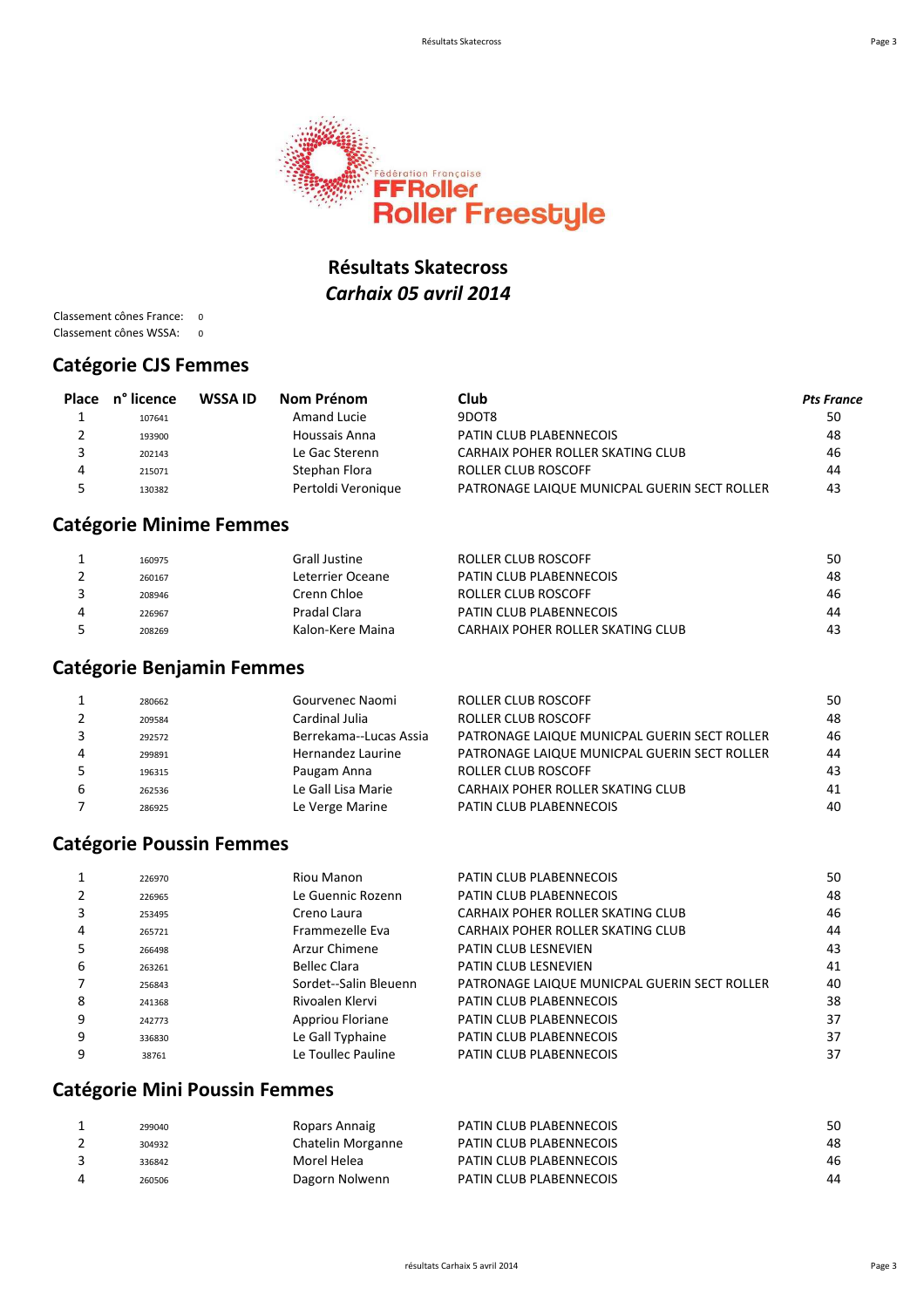### **Catégorie Super Mini Poussin Femmes**

|   | 280659 | Le Duc Laure       | ROLLER CLUB ROSCOFF               | 50 |
|---|--------|--------------------|-----------------------------------|----|
|   | 240045 | Colangelo Eleanore | PATIN CLUB LESNEVIEN              | 48 |
|   | 336160 | Le Gall Coline     | <b>ROLLER CLUB ROSCOFF</b>        | 46 |
| 4 | 336843 | Morel Lyla         | PATIN CLUB PLABENNECOIS           | 44 |
|   | 279580 | Cadiou Emma        | CARHAIX POHER ROLLER SKATING CLUB | 43 |
| 6 | 279520 | Arzur Sybille      | <b>PATIN CLUB LESNEVIEN</b>       | 41 |
|   | 336838 | Caous Yuna         | PATIN CLUB PLABENNECOIS           | 40 |
|   |        |                    |                                   |    |

## **Catégorie CJS Hommes**

|   | 111658 | Penlann Hugo      | ROLLER CLUB ROSCOFF                          | 50 |
|---|--------|-------------------|----------------------------------------------|----|
|   | 51205  | Neyraval Yohan    | PATRONAGE LAIQUE MUNICPAL GUERIN SECT ROLLER | 48 |
|   | 193085 | Joron Matthieu    | CARHAIX POHER ROLLER SKATING CLUB            | 46 |
| 4 | 221932 | Levasseur Romaric | ROLLER CLUB ROSCOFF                          | 44 |
|   | 169388 | Paugam Jean Marie | <b>ROLLER CLUB ROSCOFF</b>                   | 43 |
|   | 296882 | Peron Claude      | PATRONAGE LAIQUE MUNICPAL GUERIN SECT ROLLER | 41 |

#### **Catégorie Minime Hommes**

| 158708 | Cardinal Hugo        | ROLLER CLUB ROSCOFF            | 50 |
|--------|----------------------|--------------------------------|----|
| 255933 | Quemener Antoine     | ROLLER CLUB ROSCOFF            | 48 |
| 304916 | Riou Nathan          | <b>PATIN CLUB PLABENNECOIS</b> | 46 |
| 336834 | Ronvel Nicolas       | <b>PATIN CLUB PLABENNECOIS</b> | 44 |
| 326987 | <b>Bellec Samuel</b> | <b>PATIN CLUB LESNEVIEN</b>    | 43 |

## **Catégorie Benjamin Hommes**

| 301196 | Cuchard Ewen    | PATIN CLUB LESNEVIEN              | 50 |
|--------|-----------------|-----------------------------------|----|
| 283608 | Cochennec Lucas | CARHAIX POHER ROLLER SKATING CLUB | 48 |
| 323705 | Pecourt Matteo  | CARHAIX POHER ROLLER SKATING CLUB | 46 |
| 221892 | Boucher lanis   | PATIN CLUB LESNEVIEN              | 44 |
| 254610 | Moal Julien     | ROLLER CLUB ROSCOFF               | 43 |

## **Catégorie Poussin Hommes**

|   | 219186 |                | Colangelo Pierre-Emmanuel PATIN CLUB LESNEVIEN | 50       |
|---|--------|----------------|------------------------------------------------|----------|
|   | 228123 | Roignant Theo  | <b>ROLLER CLUB ROSCOFF</b>                     | 48       |
|   | 0      | Quentin        |                                                | $\Omega$ |
| 4 | 229219 | Prigent Hugo   | ROLLER CLUB ROSCOFF                            | 44       |
|   | 266874 | Riou Gabin     | <b>ROLLER CLUB ROSCOFF</b>                     | 43       |
| 6 | 333351 | Tanguy Killian | <b>ROLLER CLUB ROSCOFF</b>                     | 41       |
|   | 245961 | Cabioch Thomas | <b>ROLLER CLUB ROSCOFF</b>                     | 40       |
|   | 304926 | Picot Timothe  | PATIN CLUB PLABENNECOIS                        | 40       |
|   | 301832 | Raoux Arthur   | PATRONAGE LAIQUE MUNICPAL GUERIN SECT ROLLER   | 40       |
|   |        |                |                                                |          |

#### **Catégorie Mini Poussin Hommes**

| 1  | 308618 | Riou Romain                                    | ROLLER CLUB ROSCOFF               | 50 |
|----|--------|------------------------------------------------|-----------------------------------|----|
| 2  | 234024 | <b>Grall Maxence</b>                           | ROLLER CLUB ROSCOFF               | 48 |
| 3  | 266859 | Cornily Tristan                                | <b>ROLLER CLUB ROSCOFF</b>        | 46 |
| 4  | 323724 | Manac H Clement                                | CARHAIX POHER ROLLER SKATING CLUB | 44 |
| -5 | 246642 | Le Guen Yvain                                  | PATIN CLUB PLABENNECOIS           | 43 |
| 6  | 289068 | Rivoalen Tugdual                               | <b>PATIN CLUB PLABENNECOIS</b>    | 41 |
|    | 336768 | Henrio Matteo                                  | ROLLER CLUB ROSCOFF               | 40 |
| 8  | 338208 | De La Rebiere De Pouyade A ROLLER CLUB ROSCOFF |                                   | 38 |
| 9  | 304928 | <b>Colas--Pinault Matthieu</b>                 | <b>PATIN CLUB PLABENNECOIS</b>    | 37 |
| 9  | 336833 | <b>Tisleric Mathias</b>                        | PATIN CLUB PLABENNECOIS           | 37 |
| 9  | 333352 | Tanguy Theo                                    | ROLLER CLUB ROSCOFF               | 37 |
| 9  | 316984 | Taddei Lorenzo                                 | CARHAIX POHER ROLLER SKATING CLUB | 37 |
| 13 | 304923 | Floch Pol                                      | <b>PATIN CLUB PLABENNECOIS</b>    | 33 |
|    |        |                                                |                                   |    |